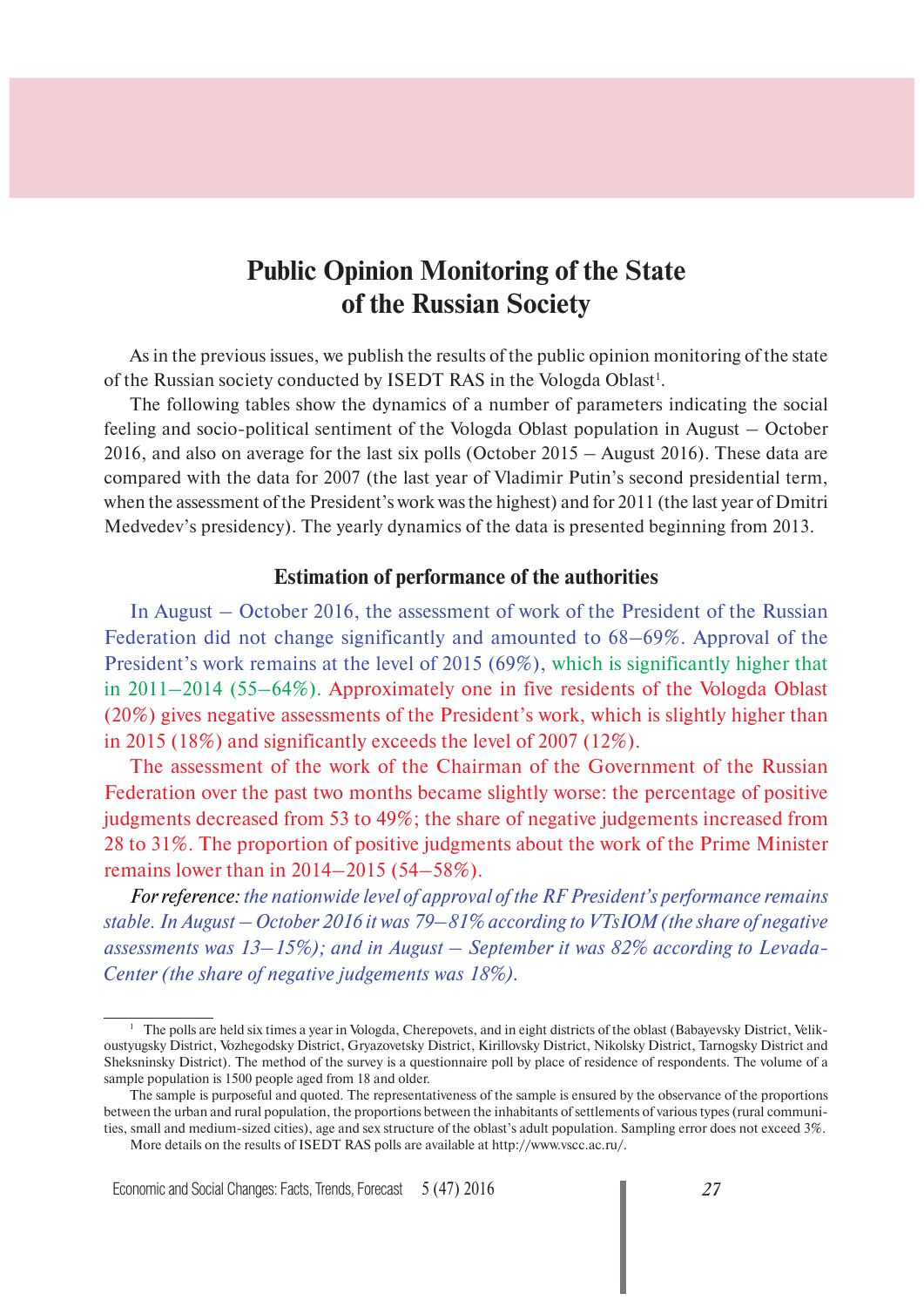| Answer<br>option                       | 2007                                  | 2011 | 2013 | 2014 | 2015 | Dec.<br>2015 | Feb.<br>2016 | Apr.<br>2016    | June<br>2016 | Апр.<br>2016 | Oct.<br>2016 | Average for<br>the latest<br>6 surveys | Dynamics $(+/-)$<br>the latest 6 surveys<br>in comparison<br>with |       |       |
|----------------------------------------|---------------------------------------|------|------|------|------|--------------|--------------|-----------------|--------------|--------------|--------------|----------------------------------------|-------------------------------------------------------------------|-------|-------|
|                                        |                                       |      |      |      |      |              |              |                 |              |              |              |                                        | 2015                                                              | 2011  | 2007  |
| <b>RF President</b>                    |                                       |      |      |      |      |              |              |                 |              |              |              |                                        |                                                                   |       |       |
| approve                                | 75.3                                  | 58.7 | 55.3 | 64.1 | 69.1 | 69.7         | 68.1         | 66.9            | 67.4         | 68.7         | 68.4         | 68.2                                   | $-1$                                                              | $+10$ | $-7$  |
| I don't<br>approve                     | 11.5                                  | 25.6 | 29.4 | 22.3 | 17.5 | 16.5         | 16.1         | 17.9            | 20.1         | 19.6         | 19.7         | 18.3                                   | $+1$                                                              | $-7$  | $+7$  |
|                                        | <b>Chairman of the RF Government*</b> |      |      |      |      |              |              |                 |              |              |              |                                        |                                                                   |       |       |
| l approve                              | $\overline{\phantom{a}}^*$            | 59.3 | 48.9 | 54.2 | 58.1 | 57.9         | 54.9         | 53.5            | 52.8         | 52.7         | 49.4         | 53.5                                   | $-5$                                                              | $-6$  |       |
| I don't<br>approve                     |                                       | 24.7 | 32.8 | 27.6 | 21.7 | 21.7         | 22.6         | 25.7            | 28.6         | 27.7         | 30.6         | 26.2                                   | $+4$                                                              | $+1$  |       |
|                                        |                                       |      |      |      |      |              |              | <b>Governor</b> |              |              |              |                                        |                                                                   |       |       |
| l approve                              | 55.8                                  | 45.7 | 44.4 | 40.1 | 39.3 | 39.7         | 35.1         | 34.9            | 38.2         | 38.4         | 39.1         | 37.6                                   | $-2$                                                              | $-8$  | $-18$ |
| I don't<br>approve                     | 22.2                                  | 30.5 | 33.2 | 38.9 | 36.2 | 35.3         | 38.2         | 39.6            | 40.3         | 40.0         | 39.3         | 38.8                                   | $+3$                                                              | $+8$  | $+17$ |
| * Included into the survey since 2008. |                                       |      |      |      |      |              |              |                 |              |              |              |                                        |                                                                   |       |       |

How do you assess the current performance of..? (as a percentage of the number of respondents)

In August – October 2016, the assessment of success of the President's actions in addressing the key problems of the country did not change significantly:

• the share of the Vologda Oblast residents who think that the President successfully copes with the task of strengthening international positions of Russia is 50–51%;

• the share of the Vologda Oblast residents who think that the President successfully copes with the task of restoring order in the country is 50%;

• the share of those who believe that the President is successful in protecting democracy and strengthening citizens' freedoms is 36–37%;

• the share of those who believe that the President successfully copes with the task of economic recovery and promotes the increase in the welfare of citizens is 26–27%.

It should be noted that in February – October 2016, the percentage of Vologda Oblast residents who think that Russian President's work on economic recovery and growth of welfare of citizens is unsuccessful increased from 57 to 61%.

Over the last 12 months on average the proportion of positive ratings (26%) remains lower than in 2011–2015 (31–35%).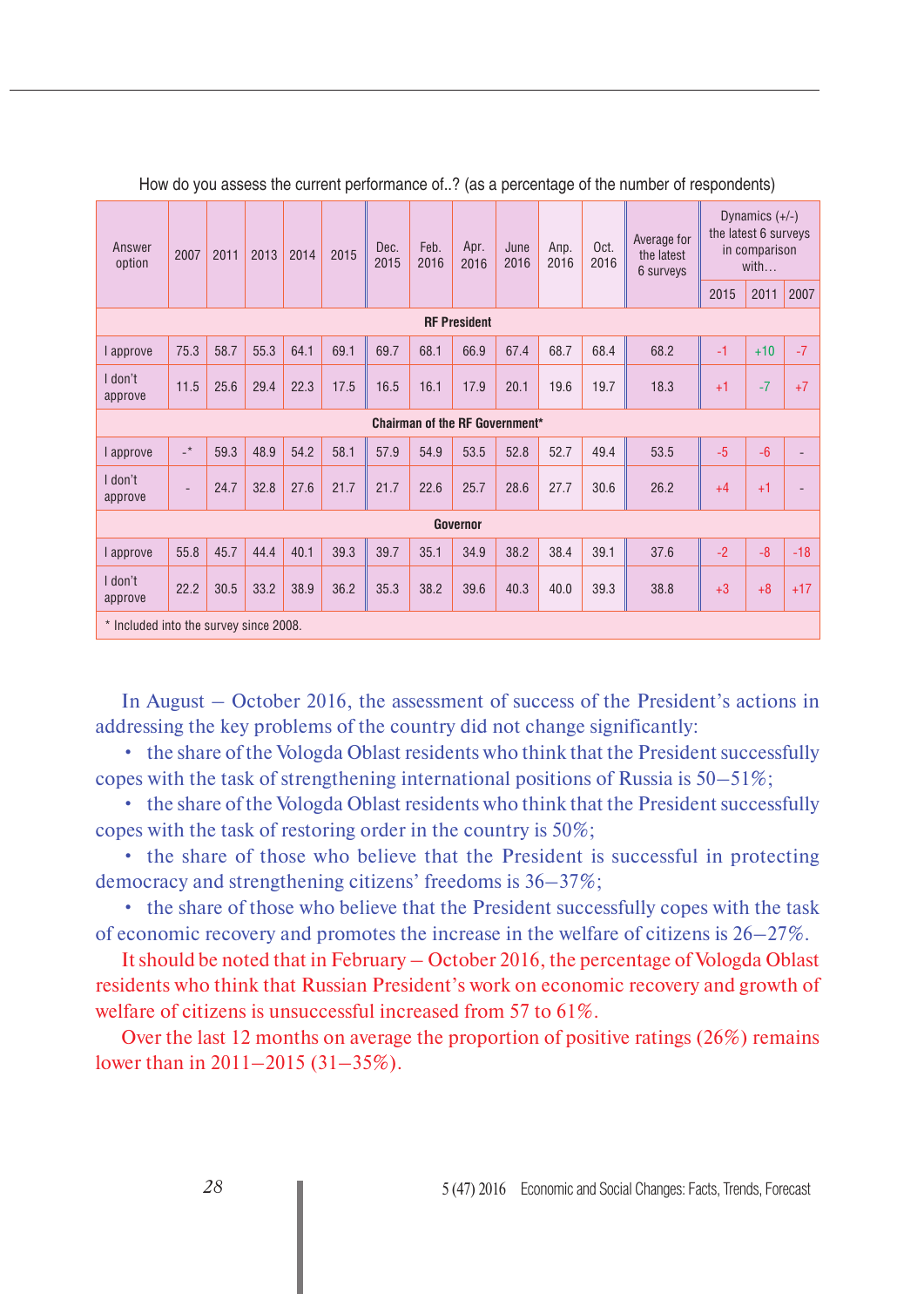| Answer<br>option                                                         | 2007  | 2011  | 2013  | 2014                                                          | 2015                                                    | Dec.<br>2015 | Feb.<br>2016 | Apr.<br>2016 | June<br>2016 | Anp.<br>2016 | Oct.<br>2016 | Average for<br>the latest<br>6 surveys | Dynamics $(+/-)$<br>the latest 6 surveys<br>in comparison<br>with |       |       |
|--------------------------------------------------------------------------|-------|-------|-------|---------------------------------------------------------------|---------------------------------------------------------|--------------|--------------|--------------|--------------|--------------|--------------|----------------------------------------|-------------------------------------------------------------------|-------|-------|
|                                                                          |       |       |       |                                                               |                                                         |              |              |              |              |              |              |                                        | 2015                                                              | 2011  | 2007  |
| <b>Strengthening Russia's international standing</b>                     |       |       |       |                                                               |                                                         |              |              |              |              |              |              |                                        |                                                                   |       |       |
| Successful                                                               | 58.4  | 46.2  | 45.7  | 50.4                                                          | 51.7                                                    | 53.2         | 50.9         | 50.7         | 52.2         | 50.1         | 51.4         | 51.4                                   | $\overline{0}$                                                    | $+5$  | $-7$  |
| Unsuccessful                                                             | 24.9  | 33.7  | 36.2  | 32.4                                                          | 31.3                                                    | 31.5         | 29.1         | 30.9         | 29.0         | 30.3         | 28.8         | 29.9                                   | $-1$                                                              | $-4$  | $+5$  |
| Index of<br><b>SUCCESS</b>                                               | 133.5 | 112.5 | 109.5 | 118.0                                                         | 120.4                                                   | 121.7        | 121.8        | 119.8        | 123.2        | 119.8        | 122.6        | 121.5                                  | $+1$                                                              | $+9$  | $-12$ |
| Imposing order in the country                                            |       |       |       |                                                               |                                                         |              |              |              |              |              |              |                                        |                                                                   |       |       |
| Successful                                                               | 53.2  | 36.6  | 39.4  | 48.0                                                          | 50.2                                                    | 50.5         | 47.7         | 48.1         | 49.7         | 50.0         | 49.7         | 49.3                                   | $-1$                                                              | $+13$ | $-4$  |
| Unsuccessful                                                             | 34.0  | 50.0  | 47.5  | 39.1                                                          | 37.9                                                    | 38.0         | 37.2         | 38.2         | 37.5         | 35.1         | 35.6         | 36.9                                   | $-1$                                                              | $-13$ | $+3$  |
| Index of<br><b>SUCCESS</b>                                               | 119.2 | 86.6  | 91.9  | 108.9                                                         | 112.3                                                   | 112.5        | 110.5        | 109.9        | 112.2        | 115.4        | 114.1        | 112.4                                  | $\theta$                                                          | $+26$ | $-7$  |
|                                                                          |       |       |       | Protecting democracy and strengthening the citizens' freedoms |                                                         |              |              |              |              |              |              |                                        |                                                                   |       |       |
| Successful                                                               | 44.4  | 32.4  | 31.8  | 37.5                                                          | 40.4                                                    | 41.0         | 36.9         | 35.6         | 38.3         | 36.7         | 35.7         | 37.4                                   | $-3$                                                              | $+5$  | $-7$  |
| Unsuccessful                                                             | 37.0  | 48.3  | 51.0  | 45.4                                                          | 41.5                                                    | 43.7         | 44.3         | 45.3         | 42.2         | 45.0         | 44.7         | 44.2                                   | $+3$                                                              | $-4$  | $+7$  |
| Index of<br><b>SUCCESS</b>                                               | 107.4 | 84.1  | 80.8  | 92.1                                                          | 99.0                                                    | 97.3         | 92.6         | 90.3         | 96.1         | 91.7         | 91.0         | 93.2                                   | $-6$                                                              | $+9$  | $-14$ |
|                                                                          |       |       |       |                                                               | Economic recovery and increase in the citizens' welfare |              |              |              |              |              |              |                                        |                                                                   |       |       |
| Successful                                                               | 47.2  | 30.7  | 31.3  | 34.8                                                          | 34.2                                                    | 30.9         | 28.0         | 27.6         | 27.5         | 26.7         | 26.4         | 27.9                                   | $-6$                                                              | $-3$  | $-19$ |
| Unsuccessful                                                             | 39.1  | 56.1  | 56.8  | 53.4                                                          | 52.3                                                    | 55.7         | 57.0         | 57.9         | 59.1         | 60.4         | 60.9         | 58.5                                   | $+6$                                                              | $+2$  | $+19$ |
| Index of<br><b>SUCCESS</b>                                               | 108.1 | 74.6  | 74.5  | 81.4                                                          | 81.8                                                    | 75.2         | 71.0         | 69.7         | 68.4         | 66.3         | 65.5         | 69.4                                   | $-12$                                                             | $-5$  | $-39$ |
| * Banked according to the average value of the index of success for 2015 |       |       |       |                                                               |                                                         |              |              |              |              |              |              |                                        |                                                                   |       |       |

| In your opinion, how successful is the RF President in coping with challenging issues?* |                                                |  |  |
|-----------------------------------------------------------------------------------------|------------------------------------------------|--|--|
|                                                                                         | (as a percentage of the number of respondents) |  |  |

\* Ranked according to the average value of the index of success for 2015.

Over the past two months, the structure of Russians' preferences concerning political parties did not change and it has remained stable since the beginning of 2016. The United Russia party is supported by  $36-37\%$ , LDPR – by  $11-13\%$ , KPRF – by  $8-9\%$ , the Just Russia party – by  $5-6\%$ .

According to the results of the 2016 State Duma election the ruling party received 38% of votes,  $LDPR - 22\%$ , the Communist Party  $-14\%$ , the Just Russia party  $-11\%$ . As in 2011, supporters of the ruling party showed the almost complete coincidence of sociological measurement and results of the vote. A two-fold excess in the proportion of those who voted for United Russia over the proportion of those who shared the ideas of this party in 2007 may indicate that an administrative resource was involved. During the last two election campaigns, LDPR, KPRF and just Russia showed a significant gap between expected and real support, pulling part of the votes of the United Russia party.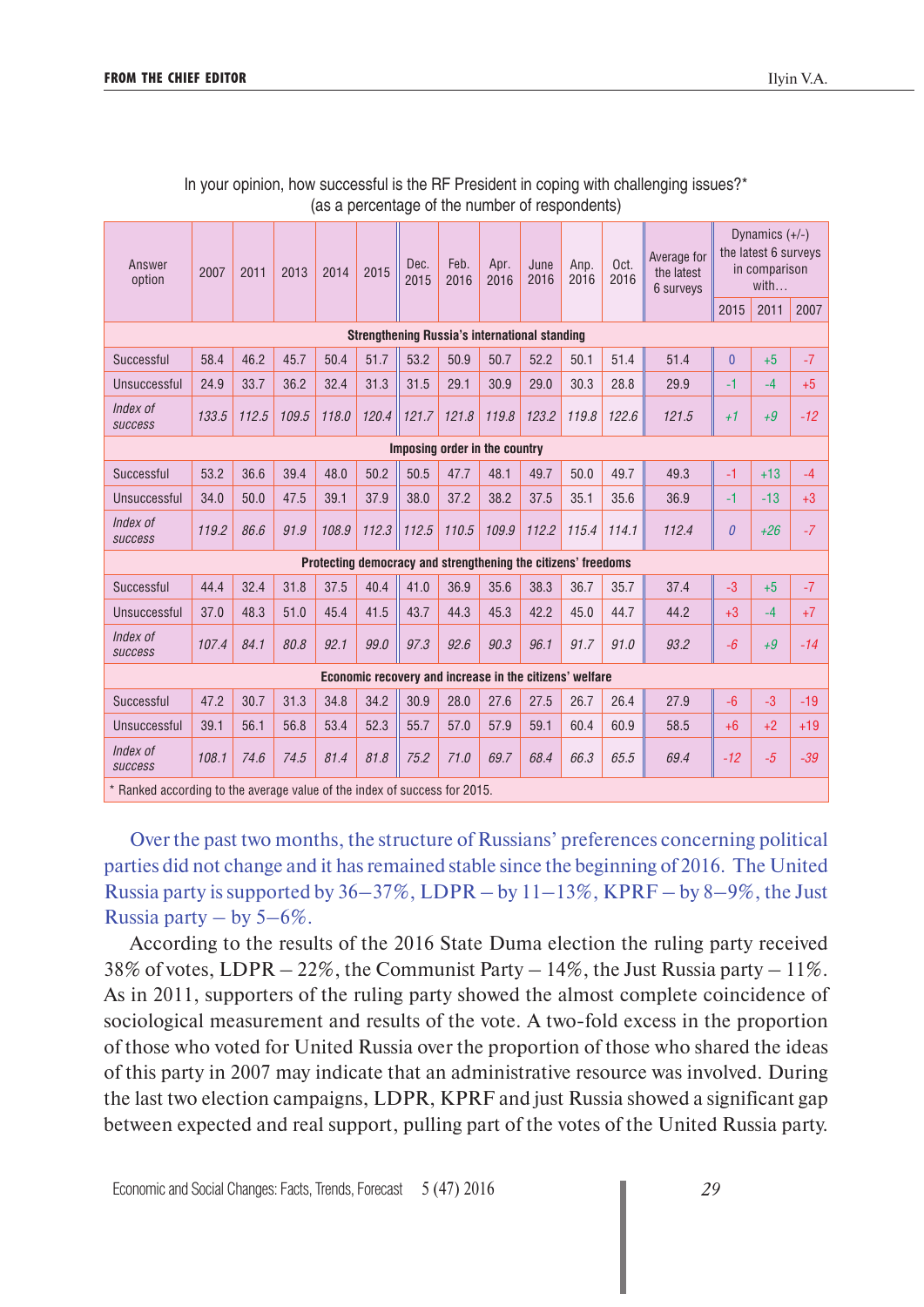С Since April 2016 there has been a decrease in the proportion of people who believe that no major political party expresses their interest (in April  $2016 - 35\%$ , in June – 30%, in August  $-26\%$ , in October  $-24\%$ ). It is connected with the primaries held by United Russia in May 2016 and also with the election to the State Duma of the seventh convocation held on September 18, 2016.

| Party                                                                                                            | 2007 | 2007, fact<br>Duma:<br>State I<br>뚶<br>Election to the | 2011 | Election to the RF State Duma 2011, fact | 2013 | 2014 | 2015 | State Duma 2016, fact<br>Election to the RF |              |              | 2016<br>Apr. | 2016<br>June: | Aug. 2016 | 2016<br>Oct. |                                        | <b>Dynamics</b><br>(+/-) the latest<br>6 surveys in<br>comparison |              |       |
|------------------------------------------------------------------------------------------------------------------|------|--------------------------------------------------------|------|------------------------------------------|------|------|------|---------------------------------------------|--------------|--------------|--------------|---------------|-----------|--------------|----------------------------------------|-------------------------------------------------------------------|--------------|-------|
|                                                                                                                  |      |                                                        |      |                                          |      |      |      |                                             | 2015<br>Dec. | 2016<br>Feb. |              |               |           |              | Average for<br>the latest<br>6 surveys | 2015                                                              | with<br>2011 | 2007  |
| United<br>Russia                                                                                                 | 30.2 | 60.5                                                   | 31.1 | 33.4                                     | 29.4 | 32.8 | 38.8 | 38.0                                        | 39.0         | 35.1         | 34.1         | 36.0          | 36.5      | 36.3         | 36.2                                   | $-3$                                                              | $+5$         | $+6$  |
| LDPR                                                                                                             | 7.5  | 11.0                                                   | 7.8  | 15.4                                     | 7.2  | 7.6  | 6.2  | 21.9                                        | 7.1          | 6.9          | 8.2          | 10.3          | 10.5      | 12.8         | 9.3                                    | $+3$                                                              | $+2$         | $+2$  |
| <b>KPRF</b>                                                                                                      | 7.0  | 9.3                                                    | 10.3 | 16.8                                     | 11.3 | 9.7  | 7.1  | 14.2                                        | 6.5          | 9.4          | 7.2          | 8.0           | 7.5       | 9.0          | 7.9                                    | $+1$                                                              | $-2$         | $+1$  |
| Just Russia                                                                                                      | 7.8  | 8.8                                                    | 5.6  | 27.2                                     | 4.6  | 3.5  | 3.6  | 10.8                                        | 3.7          | 2.7          | 2.7          | 4.0           | 4.7       | 6.1          | 4.0                                    | $\mathbf{0}$                                                      | $-2$         | $-4$  |
| Other                                                                                                            | 1.8  | $\overline{\phantom{0}}$                               | 1.9  | $\equiv$                                 | 0.6  | 0.3  | 0.2  | $\equiv$                                    | 0.4          | 0.5          | 0.2          | 0.3           | 0.4       | 0.3          | 0.4                                    | $\mathbf{0}$                                                      | $-2$         | $-1$  |
| No party                                                                                                         | 17.8 | -                                                      | 29.4 | $\overline{\phantom{0}}$                 | 34.9 | 34.4 | 31.8 | -                                           | 30.5         | 31.7         | 34.9         | 29.7          | 26.1      | 23.7         | 29.4                                   | $-2$                                                              | $\mathbf{0}$ | $+12$ |
| It is difficult<br>to answer                                                                                     | 21.2 | $\equiv$                                               | 13.2 | $\overline{\phantom{0}}$                 | 10.2 | 11.7 | 12.2 | $\equiv$                                    | 12.9         | 13.7         | 12.7         | 11.7          | 14.3      | 11.8         | 12.9                                   | $+1$                                                              | $\mathbf{0}$ | $-8$  |
| * Replead according to the official results of the vating on the territory of the Valende Oblact on Contempor 19 |      |                                                        |      |                                          |      |      |      |                                             |              |              |              |               |           |              | 2016 Involiminary data of              |                                                                   |              |       |

Which party expresses your interests? (as a percentage of the number of respondents)\*

Kanked according to the official results of the voting the CEC as of September 20, 2016).

Assessments of social feeling in August – October 2016 did not change significantly: – the proportion of people who describe their mood as "normal, good" remains at the level of 69–70%;

– the proportion of those who say that "everything is not so bad; it's difficult to live, but it's possible to stand it" is 78–80%.

The proportion of the Vologda Oblast residents who consider themselves "rich" or "with average income" was 42–43% in October 206 (like in August), which is slightly higher than at the beginning of the year (40%). The proportion of people who consider themselves "poor and extremely poor" remains higher and amounts to 49–50%.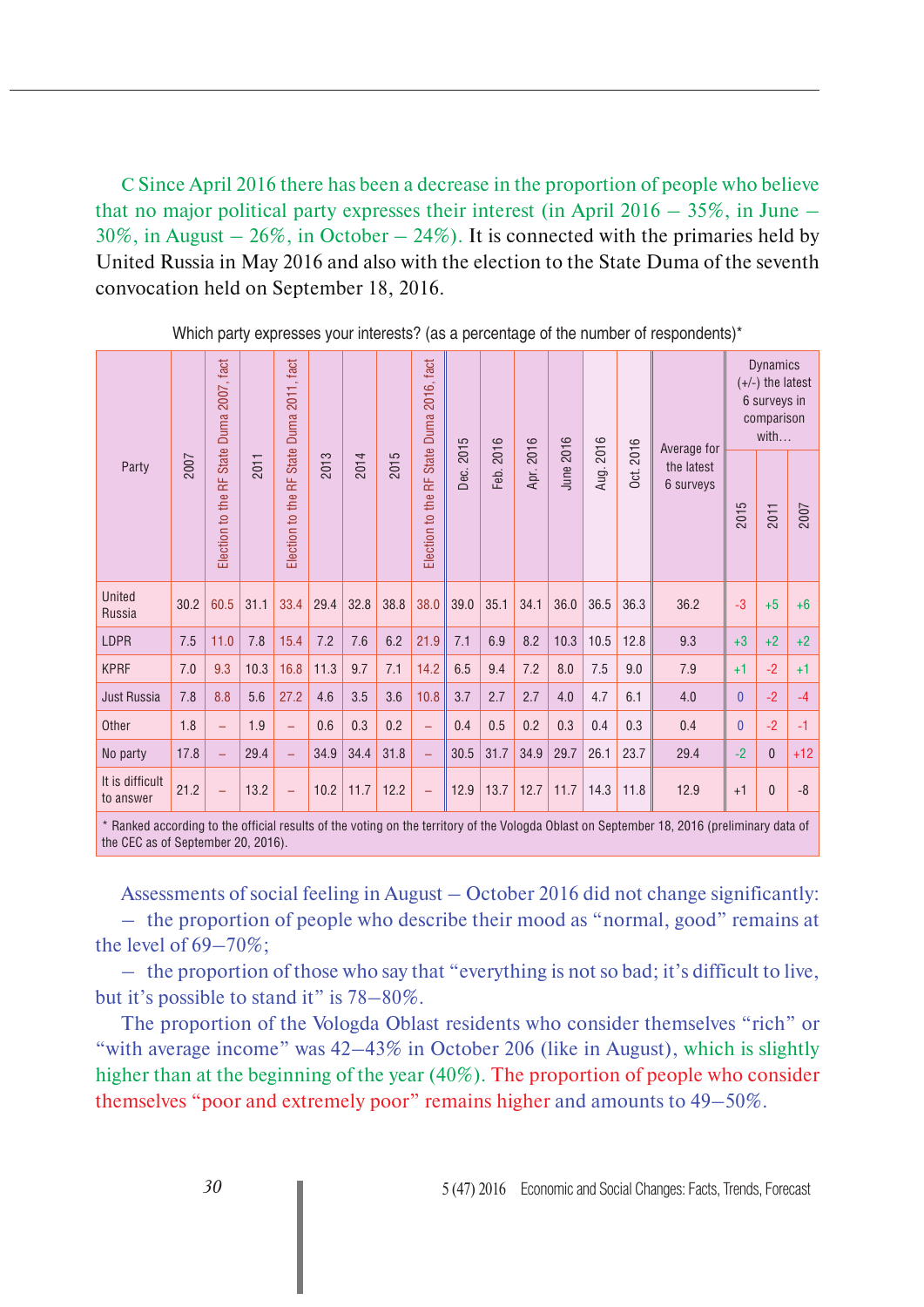From April 2016, there has been a gradual increase in the consumer sentiment index (CSI), which indicates a growth in the positive expectations concerning the changes in the dynamics of people's financial situation and economic situation in the country: the index was 74 p. in April 2016, 77 p. in June, 79 p. in August, and 81 p. in October. Nonetheless, the consumer sentiment index still remains well below 100 points, which indicates the predominance of pessimistic forecasts in the evaluation of prospects for their personal financial well-being and the general state of the Russian economy.

| Answer option                                                                            | 2007  | 2011 | 2013 | 2014 | 2015 | Dec.<br>2015 | Feb.<br>2016                    | Apr.<br>2016 | June<br>2016 | Апр.<br>2016 | Oct.<br>2016 | Average for<br>the latest<br>6 surveys | Dynamics $(+/-)$<br>the latest 6 surveys<br>in comparison<br>with |                |       |
|------------------------------------------------------------------------------------------|-------|------|------|------|------|--------------|---------------------------------|--------------|--------------|--------------|--------------|----------------------------------------|-------------------------------------------------------------------|----------------|-------|
|                                                                                          |       |      |      |      |      |              |                                 |              |              |              |              |                                        | 2015                                                              | 2011           | 2007  |
|                                                                                          |       |      |      |      |      |              | <b>Mood</b>                     |              |              |              |              |                                        |                                                                   |                |       |
| Usual condition.<br>good mood                                                            | 63.6  | 63.1 | 68.6 | 69.4 | 68.7 | 69.6         | 63.4                            | 67.0         | 68.0         | 68.8         | 70.2         | 67.8                                   | $-1$                                                              | $+5$           | $+4$  |
| I feel stress, anger,<br>fear, depression                                                | 27.8  | 28.9 | 26.2 | 24.9 | 25.9 | 24.3         | 28.9                            | 25.4         | 26.7         | 25.8         | 24.3         | 25.9                                   | $\mathbf{0}$                                                      | $-3$           | $-2$  |
| <b>Stock of patience</b>                                                                 |       |      |      |      |      |              |                                 |              |              |              |              |                                        |                                                                   |                |       |
| Everything is not<br>so bad; it's difficult<br>to live, but it's<br>possible to stand it | 74.1  | 74.8 | 79.3 | 80.8 | 78.4 | 78.0         | 73.1                            | 77.5         | 78.2         | 78.3         | 79.5         | 77.4                                   | $-1$                                                              | $+3$           | $+3$  |
| It's impossible to<br>bear such plight                                                   | 13.6  | 15.3 | 14.2 | 12.6 | 14.5 | 12.7         | 16.1                            | 16.4         | 15.7         | 15.5         | 14.9         | 15.2                                   | $+1$                                                              | $\overline{0}$ | $+2$  |
|                                                                                          |       |      |      |      |      |              | Social self-identification*     |              |              |              |              |                                        |                                                                   |                |       |
| The share of people<br>who consider<br>themselves to have<br>average income              | 48.2  | 43.1 | 43.9 | 43.2 | 38.7 | 38.9         | 39.9                            | 40.9         | 42.8         | 43.2         | 42.3         | 41.3                                   | $+3$                                                              | $-2$           | $-7$  |
| The share of people<br>who consider<br>themselves to be<br>poor and extremely<br>poor    | 42.4  | 44.3 | 46.9 | 49.1 | 50.7 | 50.5         | 51.4                            | 49.4         | 47.1         | 49.5         | 48.9         | 49.5                                   | $-1$                                                              | $+5$           | $+7$  |
|                                                                                          |       |      |      |      |      |              | <b>Consumer sentiment index</b> |              |              |              |              |                                        |                                                                   |                |       |
| Index value, points                                                                      | 105.9 | 89.6 | 90.3 | 87.6 | 77.1 | 77.7         | 75.0                            | 74.4         | 77.3         | 79.4         | 80.8         | 77.4                                   | $\overline{0}$                                                    | $-12$          | $-28$ |
| * Question: "Which category do you belong to, in your opinion?"                          |       |      |      |      |      |              |                                 |              |              |              |              |                                        |                                                                   |                |       |

Estimation of social condition (as a percentage of the number of respondents)

In general in the Vologda Oblast, in August – October 2016, the percentage of those who describe their social mood as being "good, normal, positive" has remained stable (70%). For the last two months, there have been no significant changes in the context of different socio-demographic groups.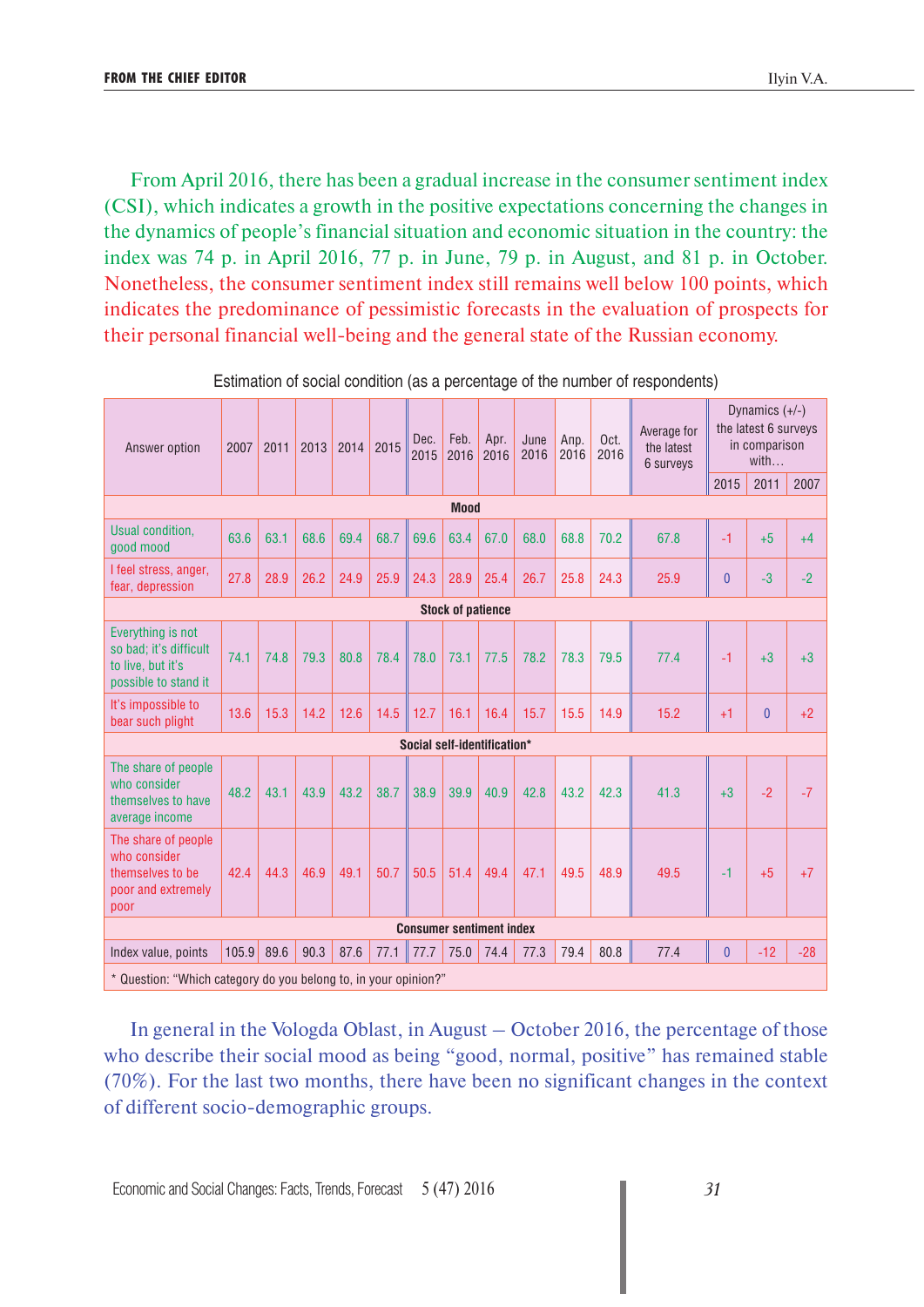In two out of 14 socio-demographic categories there was an increase in the percentage of people describing their mood as positive. Among them:

 $-$  men (by 5 p.p., from 67 to 72%);

– persons with secondary and incomplete secondary education (by 3 p.p., from 62 to 65%), and people with secondary vocational education (also by 3 p.p., from 69 to 72%).

Formally (within the sampling error), the decline in the assessments of social mood in August – October 2016 is registered in only one category – among people with higher and incomplete higher education (the percentage of positive judgments decreased by 2 p.p., from 77 to 75%)

| Population group                              | 2007 | 2011 | 2013 | 2014 | 2015 | Dec.<br>2015 | Feb.<br>2016       | Apr.<br>2016 | June<br>2016 | Апр.<br>2016 | Oct.<br>2016 | Average for<br>the latest<br>6 surveys |                | Dynamics $(+/-)$ the<br>latest 6 surveys in<br>comparison with |                |  |  |
|-----------------------------------------------|------|------|------|------|------|--------------|--------------------|--------------|--------------|--------------|--------------|----------------------------------------|----------------|----------------------------------------------------------------|----------------|--|--|
|                                               |      |      |      |      |      |              |                    |              |              |              |              |                                        | 2015           | 2011                                                           | 2007           |  |  |
|                                               |      |      |      |      |      |              | <b>Sex</b>         |              |              |              |              |                                        |                |                                                                |                |  |  |
| Men                                           | 65.9 | 64.5 | 69.9 | 68.9 | 69.5 | 69.9         | 63.9               | 66.5         | 70.0         | 67.3         | 71.6         | 68.2                                   | $-1$           | +4                                                             | $+2$           |  |  |
| Women                                         | 61.7 | 62.0 | 67.5 | 69.8 | 68.0 | 69.2         | 63.1               | 67.5         | 66.5         | 70.0         | 69.0         | 67.6                                   | $\overline{0}$ | $+6$                                                           | +6             |  |  |
| Age                                           |      |      |      |      |      |              |                    |              |              |              |              |                                        |                |                                                                |                |  |  |
| Under 30                                      | 71.3 | 70.0 | 75.5 | 75.1 | 77.1 | 76.9         | 69.9               | 75.4         | 81.2         | 74.5         | 76.3         | 75.7                                   | -1             | $+6$                                                           | +4             |  |  |
| $30 - 55$                                     | 64.8 | 62.5 | 69.2 | 69.5 | 67.2 | 69.0         | 62.1               | 66.0         | 68.3         | 67.1         | 68.9         | 66.9                                   | $\overline{0}$ | $+4$                                                           | $+2$           |  |  |
| Over <sub>55</sub>                            | 54.8 | 58.3 | 62.4 | 65.4 | 65.5 | 65.9         | 61.5               | 63.7         | 59.8         | 67.7         | 68.3         | 64.5                                   | $-1$           | $+6$                                                           | $+10$          |  |  |
| <b>Education</b>                              |      |      |      |      |      |              |                    |              |              |              |              |                                        |                |                                                                |                |  |  |
| Secondary and<br>incomplete<br>secondary      | 58.4 | 57.4 | 60.6 | 62.5 | 63.6 | 64.6         | 57.8               | 62.4         | 62.9         | 61.7         | 64.7         | 62.4                                   | -1             | $+5$                                                           | $+4$           |  |  |
| Secondary<br>vocational                       | 64.6 | 63.6 | 68.1 | 70.4 | 70.1 | 67.7         | 60.7               | 67.3         | 69.3         | 68.5         | 72.1         | 67.6                                   | $-2$           | $+4$                                                           | $+3$           |  |  |
| Higher and<br>incomplete<br>higher            | 68.6 | 68.3 | 77.4 | 76.2 | 72.7 | 76.9         | 72.9               | 71.5         | 73.3         | 76.8         | 74.6         | 74.3                                   | $+2$           | $+6$                                                           | $+6$           |  |  |
|                                               |      |      |      |      |      |              | Income groups      |              |              |              |              |                                        |                |                                                                |                |  |  |
| 20% of the<br>poorest people                  | 51.6 | 45.3 | 46.2 | 50.8 | 51.8 | 49.8         | 42.6               | 51.3         | 52.0         | 56.3         | 55.5         | 51.3                                   | -1             | $+6$                                                           | $\overline{0}$ |  |  |
| $60\%$ of the<br>people with<br>median income | 62.9 | 65.3 | 71.9 | 72.3 | 71.0 | 72.2         | 66.3               | 67.6         | 69.3         | 70.4         | 71.8         | 69.6                                   | -1             | $+4$                                                           | $+7$           |  |  |
| 20% of the most<br>prosperous<br>people       | 74.9 | 75.3 | 83.3 | 84.8 | 82.0 | 78.8         | 77.9               | 81.0         | 85.2         | 78.5         | 79.3         | 80.1                                   | $-2$           | $+5$                                                           | $+5$           |  |  |
|                                               |      |      |      |      |      |              | <b>Territories</b> |              |              |              |              |                                        |                |                                                                |                |  |  |
| Vologda                                       | 63.1 | 67.1 | 75.0 | 76.4 | 73.9 | 73.6         | 65.1               | 69.1         | 71.5         | 69.2         | 71.0         | 69.9                                   | $-4$           | $+3$                                                           | $+7$           |  |  |
| Cherepovets                                   | 68.1 | 71.2 | 75.3 | 76.3 | 70.6 | 73.2         | 66.4               | 70.5         | 72.5         | 74.0         | 72.7         | 71.6                                   | $+1$           | $\overline{0}$                                                 | $+3$           |  |  |
| <b>Districts</b>                              | 61.6 | 57.1 | 61.6 | 61.8 | 64.6 | 65.0         | 60.9               | 63.9         | 63.7         | 65.7         | 68.1         | 64.6                                   | $\overline{0}$ | $+7$                                                           | $+3$           |  |  |
| <b>Oblast</b>                                 | 63.6 | 63.1 | 68.6 | 69.4 | 68.7 | 69.5         | 63.5               | 67.1         | 68.1         | 68.8         | 70.1         | 67.9                                   | -1             | $+5$                                                           | $+4$           |  |  |

Social mood in different socio-demographic groups (sum of answers "Good mood, normal condition", as a percentage of the number of respondents)

*32* 5 (47) 2016 Economic and Social Changes: Facts, Trends, Forecast